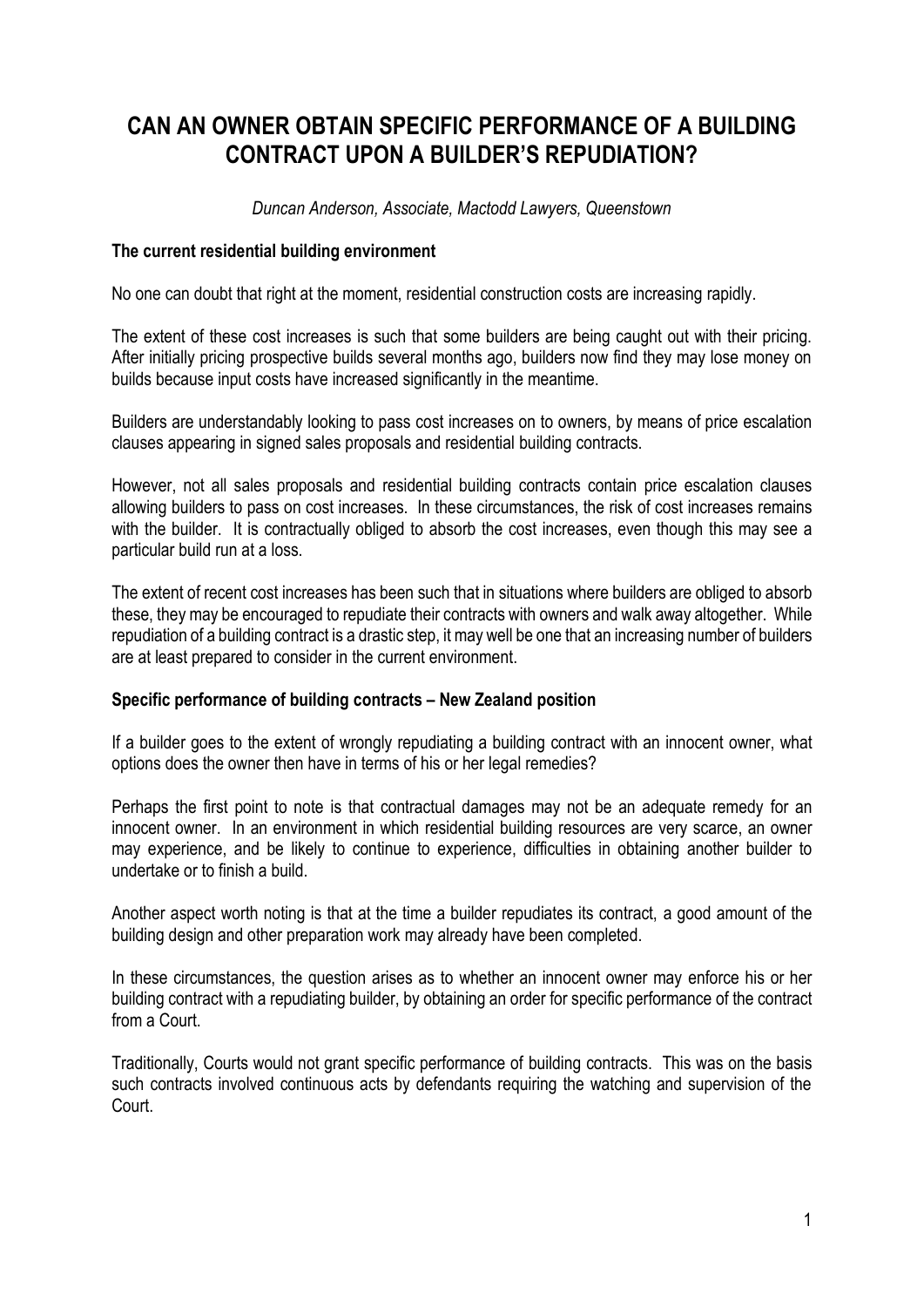Exceptions were developed and by 2006, the position in New Zealand was arguably that specific performance of a building contract might be obtained in circumstances where the following conditions could be fulfilled:

- 1. The building work was defined in a contract between the parties;
- 2. The owner had a substantial interest in performance of the building contract of such a nature that he or she could not be adequately compensated by contractual damages;
- 3. The builder was in possession of the land on which the building work was contracted to be done.

These conditions were first set out by Romer LJ in the well-known decision of *Wolverhampton*  Corporation v Emmons,<sup>1</sup> given by the English Court of Appeal in 1901.

In 2006, the question whether an innocent owner could obtain specific performance of a building contract came directly before the High Court of New Zealand in *Downer Construction (New Zealand) Ltd v Silverfield Developments Limited* ('*Downer Construction*'). 2

Silverfield Developments Ltd developed a substantial townhouse complex and engaged Downer Construction (New Zealand) Ltd to design and construct the dwellings. Downer warranted that the completed works would be watertight and it would repair all defects. Downer built the dwellings in 2000 and 2001 and Silverfield presold most of the townhouses. Shortly upon completion, unitholders reported leaks and experts established that units were not watertight.

Downer failed to make good the defective works and an arbitrator ordered Downer specifically to perform its warranty to construct watertight dwellings, by repairing its defective workmanship. Downer appealed the arbitrator's orders, arguing specific performance was unavailable because Silverfield was no longer in possession and had no right to sue for losses of individual unit owners.

The High Court declined to adopt the three preconditions to specific performance of a building contract set out by Romer LJ in *Wolverhampton Corporation v Emmons* saying:

Specific performance is an equitable and thus fact-specific and discretionary remedy. Its exercise is governed by wellsettled principles which are flexible and adaptable to achieve the ends of equity; that is, to "do more perfect and complete justice" between the parties than leaving them to their common law remedies… . Building contracts present special features "of a practical nature"… in the areas of sufficient particularity and superintendence of work. But provided the Court is satisfied they can be accommodated by the imposition of appropriate terms within the order, as the arbitrator was here, there is no principled reason why such contracts should not be the subject of awards for specific performance.<sup>3</sup>

Downer appealed to the Court of Appeal which agreed with the High Court saying:

We do not consider that Romer LJ's statement is of "universal or prescriptive application". Indeed, it did not even command the express support of the other two members of the Court of Appeal in which he was sitting. Romer LJ's dictum has been described as "too rigid to accord with equitable principles" (Spry, *Principles of Equitable Remedies* (6th ed, 2001), p 114). We agree with that view. We do not consider that Harrison J's substantive judgment can be seriously challenged on this ground.<sup>4</sup>

1

<sup>1</sup> *Wolverhampton Corporation v Emmons* [1901] 1 KB 515 CA.

<sup>2</sup> *Downer Construction (New Zealand) Ltd v Silverfield Developments Limited* [2007] 1 NZLR 785 ('*Downer Construction*').

<sup>3</sup> *Downer Construction*, n 2 [63].

<sup>4</sup> *Downer Construction (New Zealand) Ltd v Silverfield Developments Limited* [2008] 2 NZLR 591 [48].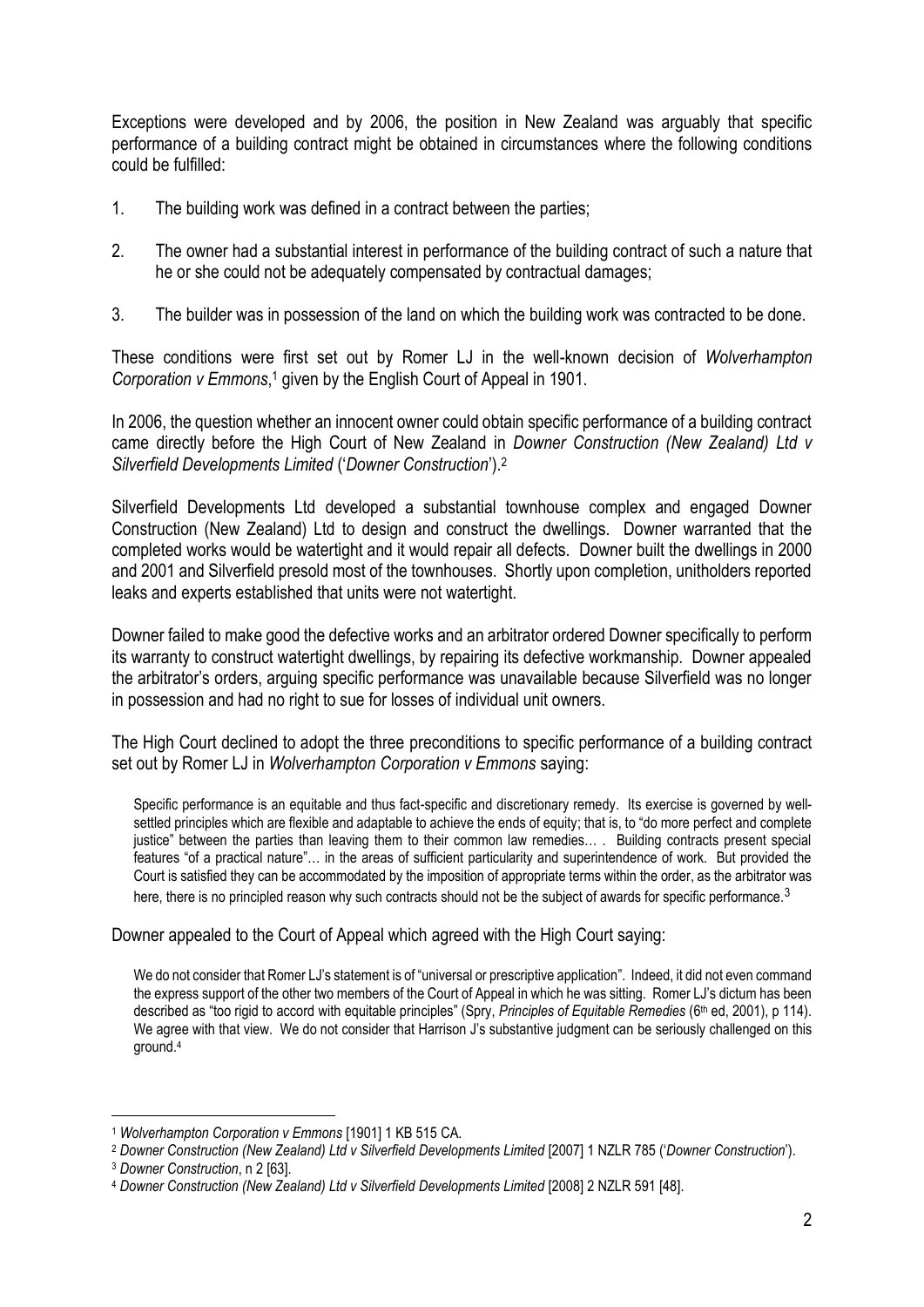A proportionate amount of research indicates that in the time since 2007, the question whether an 'owner' may obtain specific performance of a building contract has come before a New Zealand superior court on just one occasion.

The High Court's judgment on appeal from the District Court in *Goldsmith v Carter*<sup>5</sup> was in the context of protracted litigation in both the High and District Courts.

The major issue before the High Court was as to which of the two parties to a land purchase and construction project should bear the contractual risk associated with construction of one of the residential apartments to be built on the parties' land. The High Court held that it was for the respondents to bear all the risk of the builder's default, in relation to the apartment in question.

In their appeal, the appellants sought an order that the respondents specifically perform their contract, so as to complete the apartment.

While appearing favourably disposed to such relief, the High Court considered it unclear whether or not specific performance would be a practical remedy in the circumstances. The Court referred in particular to uncertainty around the respondents' financial circumstances and the extent to which specific performance might require a degree of supervision.

The High Court sent the matter back to the District Court for further consideration as to whether specific performance of the respondents' obligation to complete the apartment was appropriate. In so doing the Judge said:

I would not, however, exclude specific performance from the remedies that the District Court is able to consider.<sup>6</sup>

Although the High Court in *Goldsmith v Carter* did not refer to the earlier decision in *Downer Construction*, or to the comments made by the Court of Appeal, the decision is obviously consistent with these.

When the proceeding came back before the District Court, the respondent/defendants confirmed they did not raise their financial circumstances as a bar to specific performance. The Judge had little hesitation making orders effectively for specific performance of both parties' construction obligations under their land purchase and development contract, based on the scope of works set out in expert reports obtained previously.<sup>7</sup>

## **Conclusion**

If a builder wrongfully repudiates a building contract in the current residential building environment, an innocent owner should consider the option of making an application to Court to enforce his or her contract by way of specific performance.

If left to his or her common law remedies, an innocent owner may very well experience considerable difficulties in finding another builder to undertake or to finish a build. On the other side of things, builders should be actively discouraged from repudiating building contracts with owners, if they know they may face an order for specific performance otherwise. Referring to the High Court's exposition in *Downer Construction* concerning the exercise of this equitable remedy, specific performance would surely act to do more perfect and complete justice between the parties in such circumstances.

<sup>&</sup>lt;u>.</u> <sup>5</sup> *Goldsmith v Carter* HC Tauranga CIV-2010-470-281 (21 December 2010) ('*Goldsmith v Carter*').

<sup>6</sup> *Goldsmith v Carter*, n 5 [52].

<sup>7</sup> *Goldsmith v Carter* DC Tauranga CIV-2007-070-1326 (14 November 2012).